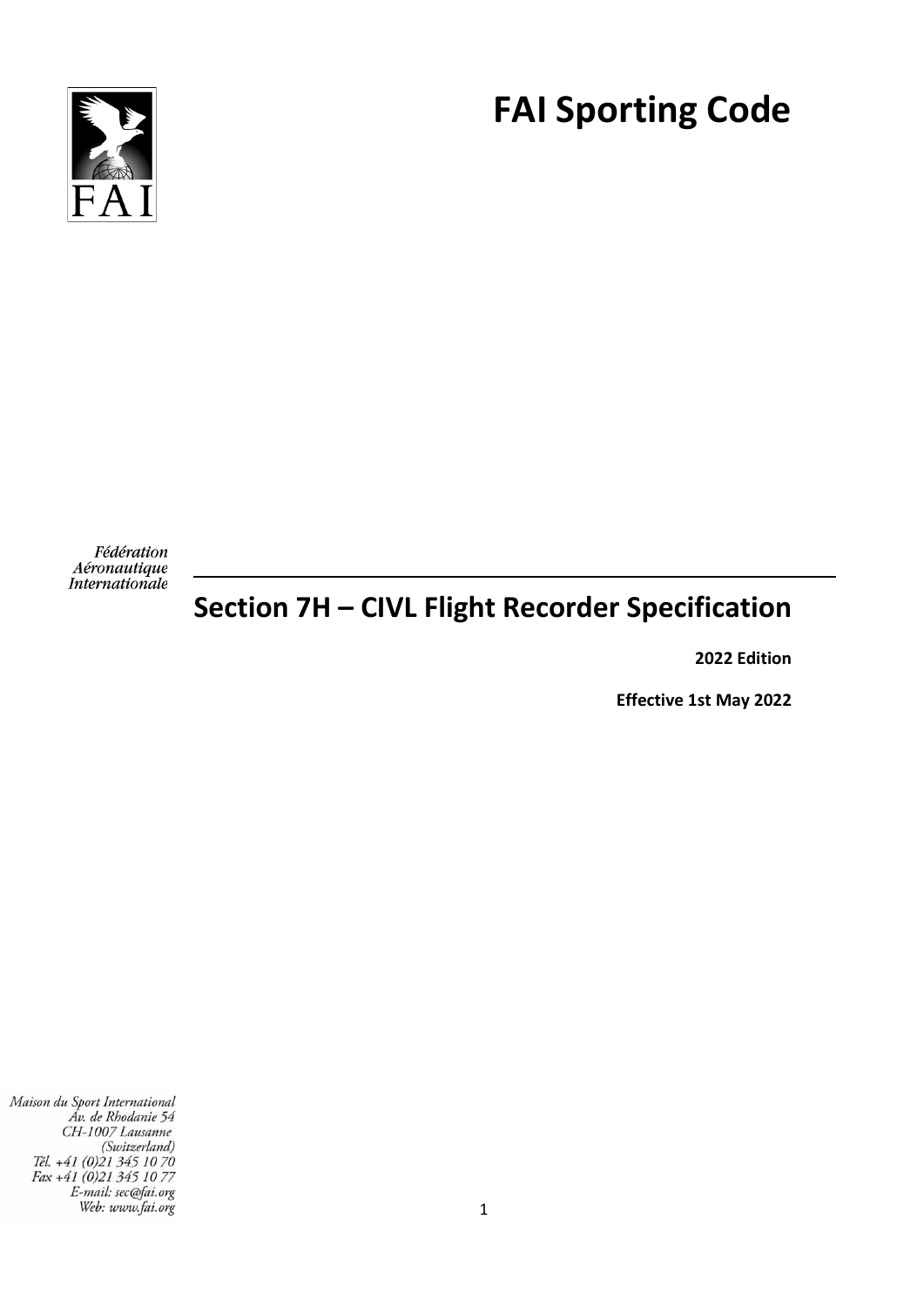#### **FEDERATION AERONAUTIQUE INTERNATIONALE MSI - Avenue de Rhodanie 54 – CH-1007 Lausanne – Switzerland**

#### Copyright 2022

All rights reserved. Copyright in this document is owned by the Fédération Aéronautique Internationale (FAI). Any person acting on behalf of the FAI or one of its Members is hereby authorised to copy, print, and distribute this document, subject to the following conditions:

- **1. The document may be used for information only and may not be exploited for commercial purposes.**
- **2. Any copy of this document or portion thereof must include this copyright notice.**
- **3. Regulations applicable to air law, air traffic and control in the respective countries are reserved in any event. They must be observed and, where applicable, take precedence over any sport regulations**

Note that any product, process or technology described in the document may be the subject of other Intellectual Property rights reserved by the Fédération Aéronautique Internationale or other entities and is not licensed hereunder.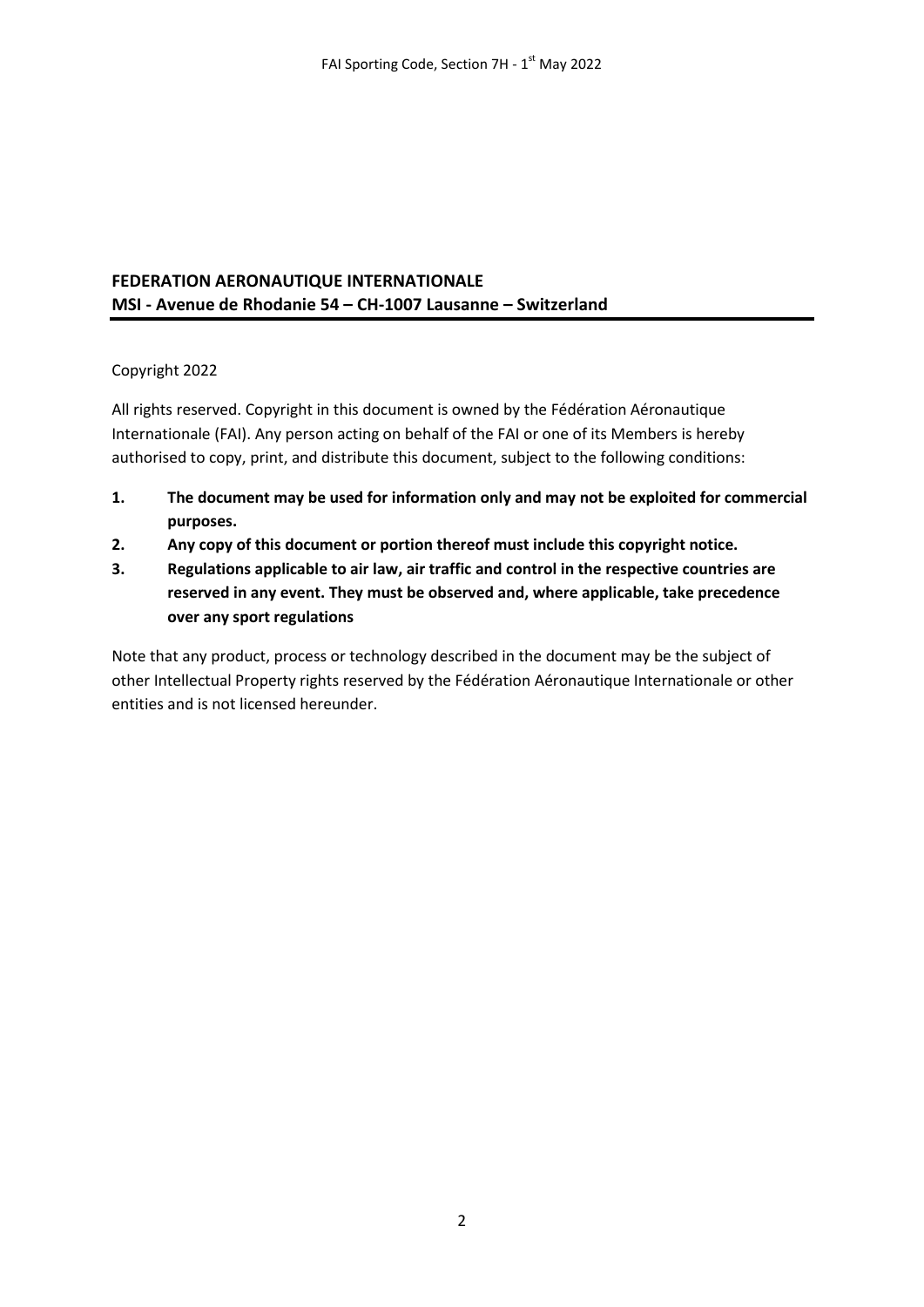*This is a draft document intended for review and feedback. The content will certainly change, most likely to the presentation and detail rather than the core principles.*

*Comment text in a grey box (like this) is not part of the final specification.*

*The original intention was to define a specification for flight instruments suitable for Category 1 competitions, but this proved extremely difficult due to the variety of systems and instruments that are currently in use.*

*Instead, a simpler approach has been taken by defining a specification for a top-level flight recorder that is suitable for all HPG activities.*

*Once established, it will be possible to add a lower level of approval as an Appendix, covering other instruments. This part will be complex and may require bureau decisions about the authenticity and level of proof required for different CIVL activities (records, Category 1 and 2 competitions, the badge system and the WXC).*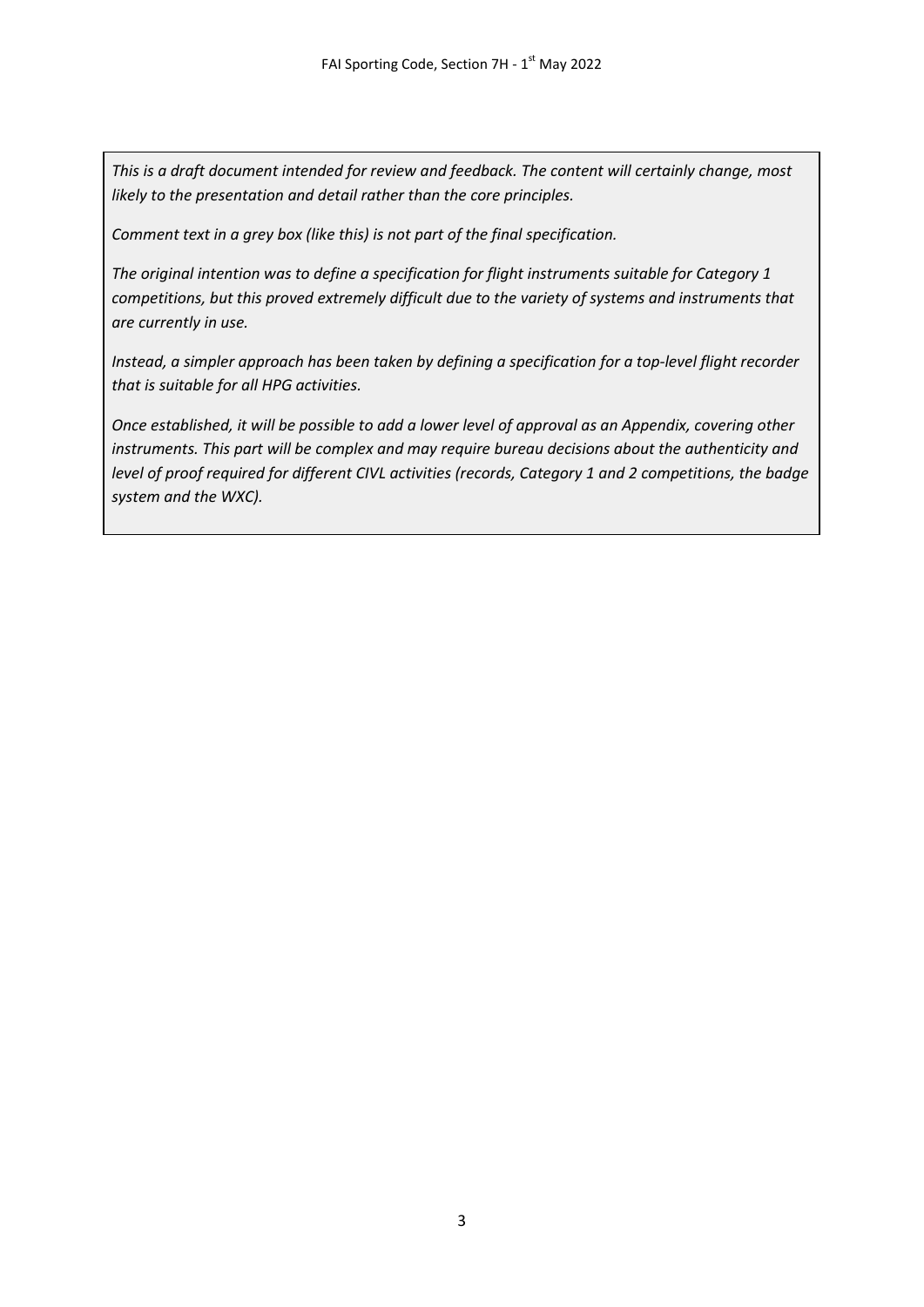## **Contents**

| 1           |     |  |
|-------------|-----|--|
| $2^{\circ}$ |     |  |
|             | 2.1 |  |
|             | 2.2 |  |
|             | 2.3 |  |
| 3           |     |  |
|             | 3.1 |  |
|             | 3.2 |  |
|             | 3.3 |  |
|             | 3.4 |  |
|             | 3.5 |  |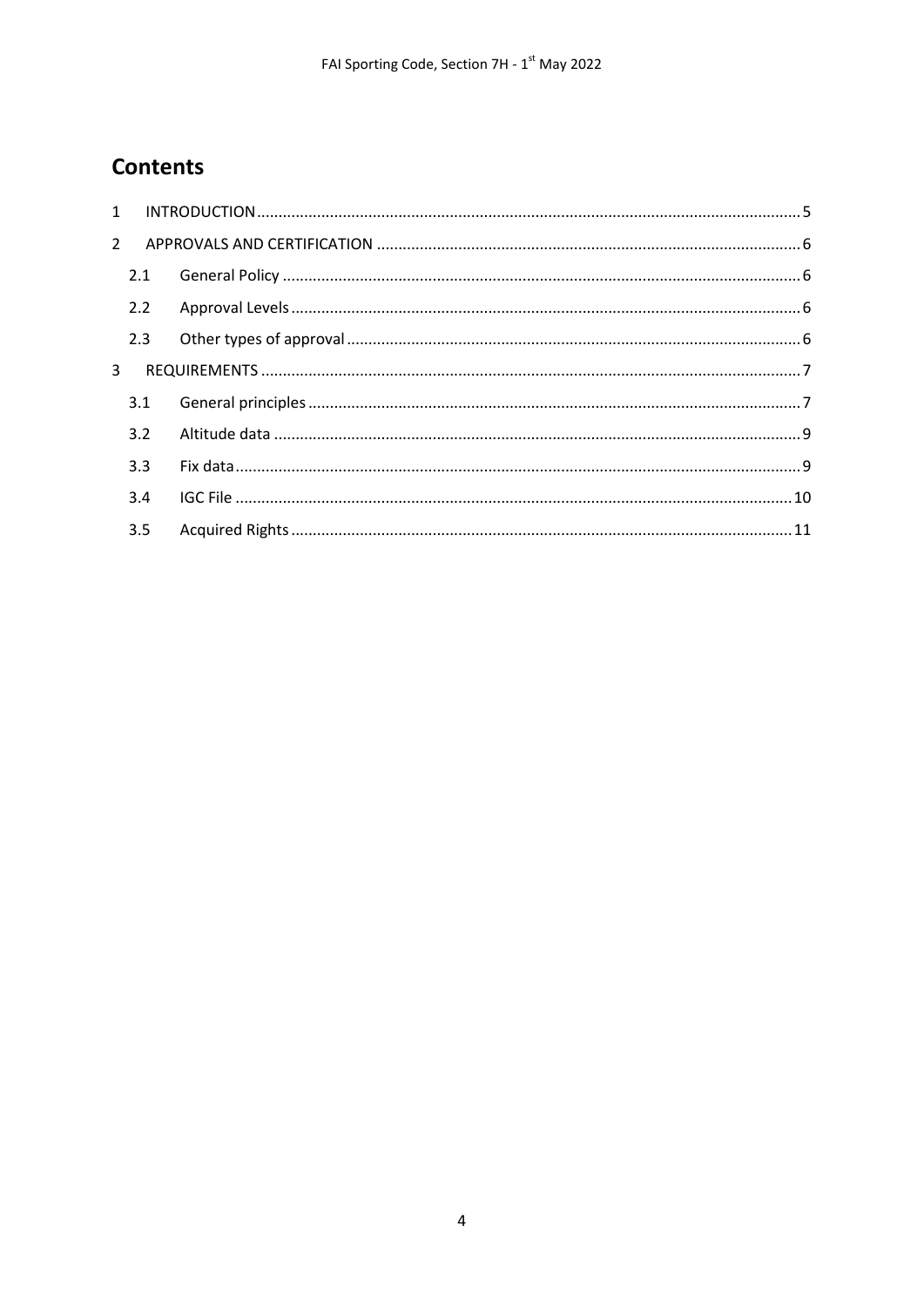## <span id="page-4-0"></span>**1 INTRODUCTION**

This document contains the rules, procedures and specifications applying to equipment that records flight performances to FAI/CIVL criteria using instruments based on Global Navigation Satellite Systems (GNSS).

It is based on the **Technical Specification for GNSS Flight Recorders** from the FAI International Gliding Commission (IGC), which although primarily intended for the gliding world contains a special category for Non-IGC flight recorders:

*A recording device that records GNSS fixes in the form of the basic IGC file structure but is not designed for IGC-approval. Such devices could be, for example, a flight instrument with a recording function, a stand-alone GNSS unit, or a portable device that receives and stores GNSS data.*

*Where FAI Air Sports other than gliding are concerned, the type of device, the method of data storage and security considerations must be approved by the appropriate FAI Air Sport Commission for flights within its jurisdiction.*

This CIVL Flight Recorder Specification therefore inherits the core principles and terms from the *IGC Specification*, as it will be referred to, and describes the changes required to make it suitable for hang gliding and paragliding (HPG) instruments.

The IGC Specification is available from the documents section on the IGC website at [http://www.fai.org/gliding.](http://www.fai.org/gliding) It is updated every two years or so, to keep in line with hardware improvements or specific gliding requirements, and this does not generally affect its base values.

*To do: Check that the above link is current before publication, as it has changed several times during the FAI website revamp.*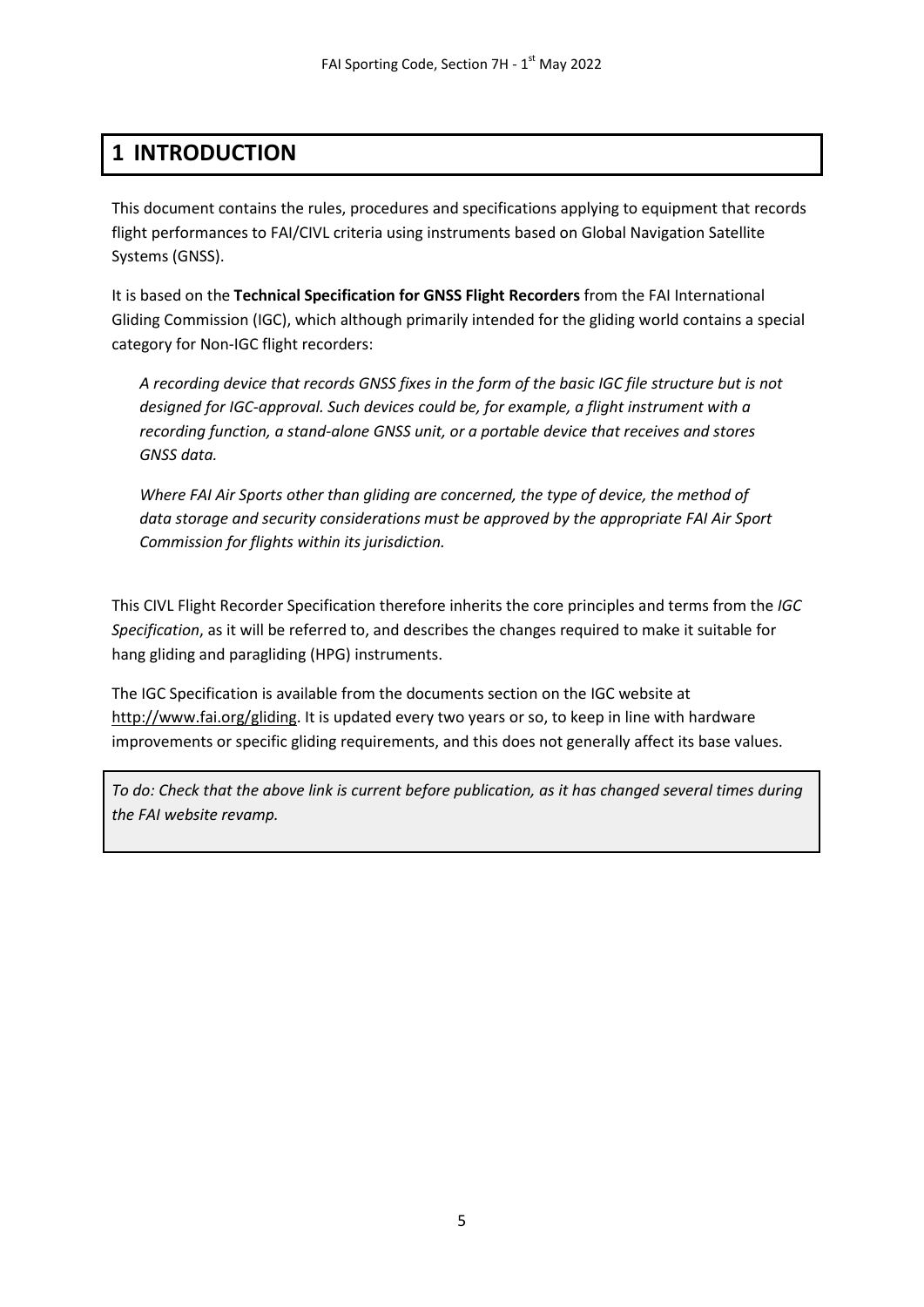## <span id="page-5-0"></span>**2 APPROVALS AND CERTIFICATION**

## <span id="page-5-1"></span>*2.1 General Policy*

CIVL has no inclination to require flight recorders to be submitted for compliance testing. Instead, a system of self-certification will be used, whereby a manufacturer applies for a CIVL specified level of approval by certifying that their product meets the standards required.

If it is subsequently discovered that any claim made is false (or has been rendered such by a regressive update), the approval may be revoked. The actual mechanism for granting, managing or revoking approvals is outside the scope of this specification.

## <span id="page-5-2"></span>*2.2 Approval Levels*

The published CIVL approval document for individual types of flight recorders will specify any limitations on types of flights for which the approval is valid. This specification currently lists one level of approval. Others may be added in the future.

#### **2.2.1 Level 1 - CIVL approval for All Flights**

This applies to flight recorders that may be used for evidence for all flights up to and including CIVL world records. All recorders must comply with the requirements in this specification.

*Note: IGC Flight Recorders with a current approval for All Flights would also comply, although officials may not be equipped to handle all such devices.*

## <span id="page-5-3"></span>*2.3 Other types of approval*

#### **2.3.1 Recorders that are not CIVL approved**

This applies to flight recorders that have either not been submitted for CIVL approval or where a previous CIVL approval has been revoked.

#### **2.3.2 Approvals with Acquired Rights**

Existing instruments which do not meet the full requirements of this specification may be granted Acquired Rights approval based on the concessions outlined in para 3.5.

#### **2.3.3 Approvals for competitions**

For CIVL competition flights, the types of recorders that may be accepted are at the discretion of the competition organisers, subject to any higher level rules and procedures under which the competition operates.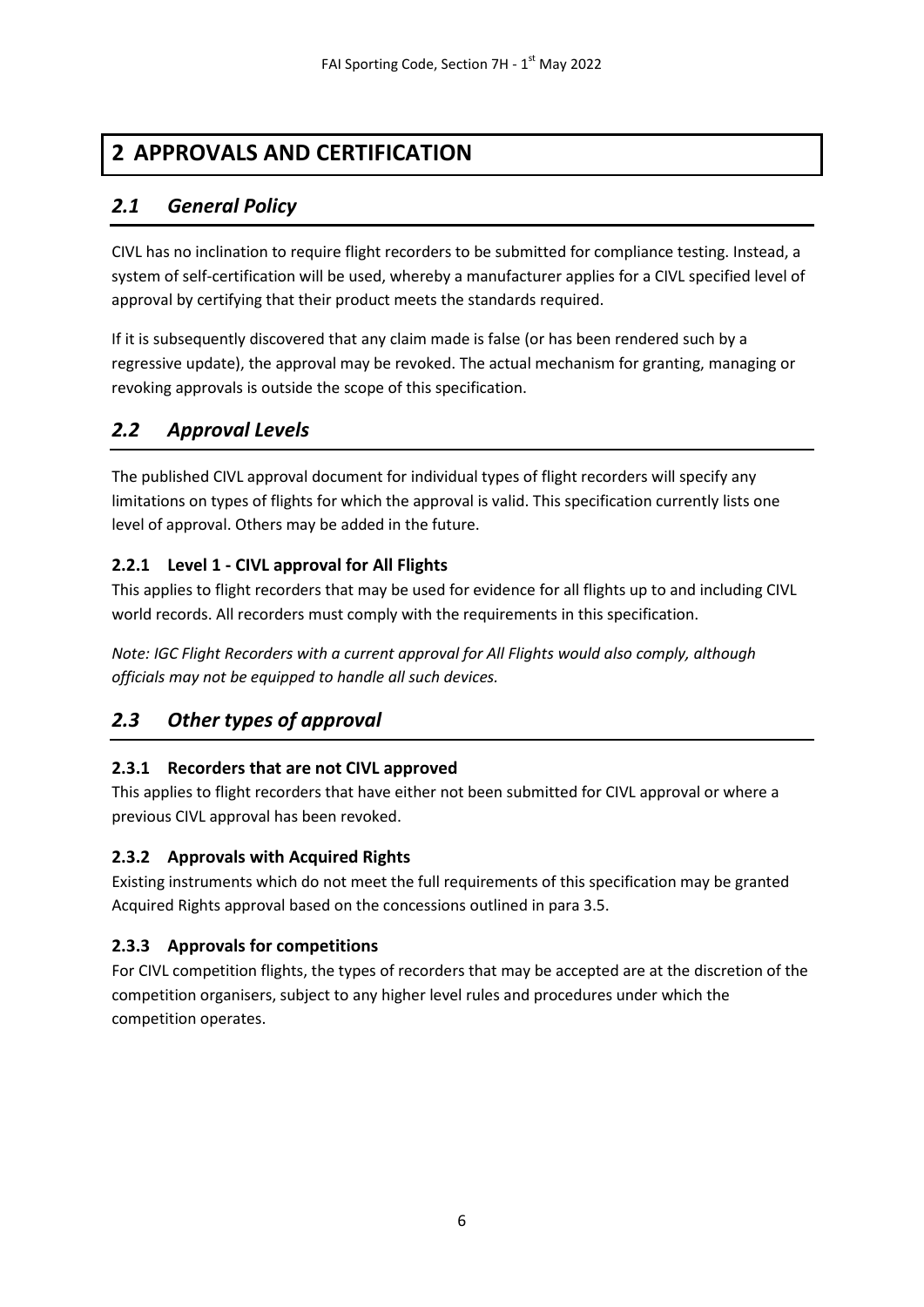## <span id="page-6-0"></span>**3 REQUIREMENTS**

The main changes from the IGC specification are outlined briefly here and described in more detail below:

- There are no stringent requirements for the physical security of the instrument, but data integrity is still required using the G record mechanism.
- GNSS altitude data is recorded above the WGS84 geoid.
- HFALG and HFALP header records are included to specify the altitude types.
- There is no requirement for F records or I records (additional fix data).

## <span id="page-6-1"></span>*3.1 General principles*

The IGC data file produced by a flight recorder will only provide a true record to a level that is reasonable and practicable. It is unrealistic to assume that nobody can successfully falsify or alter a flight performance. Although this is uncommon, it is important that instrument manufacturers and developers understand the inherent weaknesses of the system and take all possible steps to ensure that the flight data cannot be tampered with or altered by the user, during the recording of the flight and afterwards

#### **3.1.1 Flight recorder**

The recorder must be a device capable of producing a digitally signed IGC flight data file, from positional data obtained from internal GNSS and pressure sensor modules. There are no specific requirements regarding the physical security of the instrument, other than to take all practicable measures to ensure that:

- False data cannot be injected or recorded.
- Internal data cannot be modified.
- The security key cannot be read from the device.

#### **3.1.2 External user data**

The instrument must provide a method for users to input required data such as their pilot name, and other details like glider identification or a flight declaration.

No user-supplied data must be recorded in the IGC file unless it is an appropriate H record value, or a flight declaration that is reported in the C records. Once recording has started, or the start of flight detected, it must not be possible to modify this data.

#### **3.1.3 IGC file creation**

The IGC file must be created when the end of the flight is detected or notified by the user, or when the instrument is powered off, and digitally signed using the G record mechanism. The file must be written to user-accessible storage so that it can be easily transferred to an external location.

Alternatively, the IGC file may be written incrementally to the user-accessible storage during the flight, with the digital signature recalculated and appended to each data update.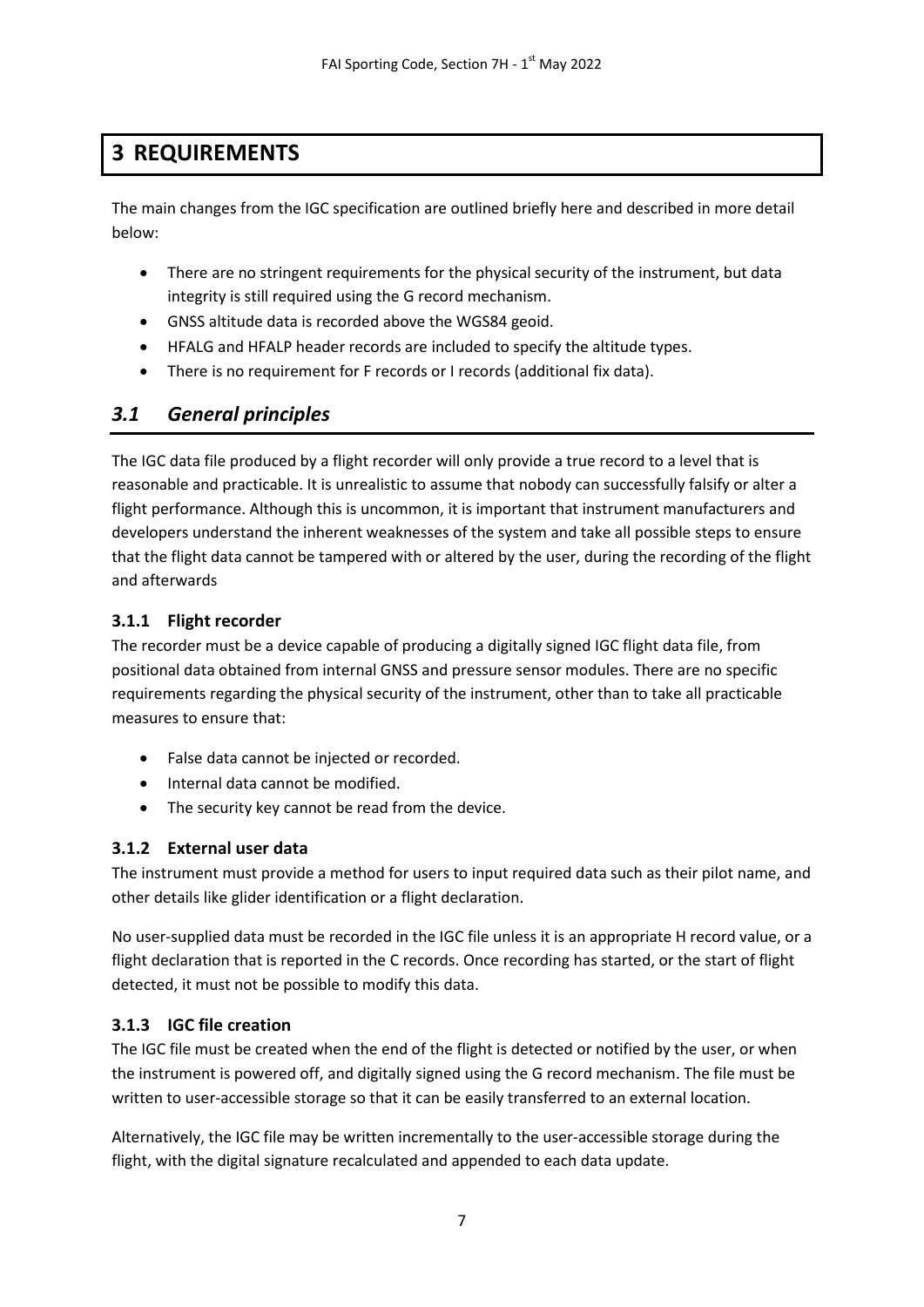#### **3.1.4 Digital signature**

As per the IGC Specification, the flight recorder must calculate a digital security signature of the data recorded and append it to the end of the IGC file as a G record. The digital signature is used to check that the flight data in the IGC file is identical to the data that was recorded.

#### **3.1.4.1 Signature source data**

The digital signature must only be applied to data obtained directly from the internal memory of the flight recorder. It must not be applied to data obtained from user-accessible storage or to data transferred to an external location. If an instrument malfunction causes IGC data to fail validation, contain errors or be otherwise unusable, a manufacturer may only recreate a signed IGC file from internal data that has been manually extracted from the returned physical device.

#### **3.1.4.2 Data protected by digital signature**

The records that require security protection are defined in the IGC Specification and repeated here. They comprise all records, except H records that use the O source and L records that do not use the three-letter manufacturer identifier. The intention is that other information relating to the flight may be added by an Official Observer or user at a later date, without compromising data integrity.

#### **3.1.4.3 Security algorithm**

This specification does not require the level of security mandated by the IGC, which uses asymmetric cryptography with private keys unique to each instrument. This specification will allow a private key shared between similar instrument models or an industry-standard message authentication system like HMAC instead. This uses a hashing function in combination with a secret key to protect the integrity and authenticity of the data. A minimum of HMAC-SHA256 is recommended using a 256-bit key.

#### **3.1.4.4 Protection of security keys**

It must be ensured that the minimum number of persons has knowledge of a private or secret key and that reasonable steps have been taken to prevent access to it from the manufacturer, from within the instrument, from external firmware update programs and, in the case of a secret key, from the external validation program.

#### **3.1.5 IGC file validation**

The manufacturer must supply a separate validation program that checks the integrity of its IGC files. This is achieved by creating a digital signature of the file data and reporting if it matches the digital signature in the G record.

*To do: Decide and explain the requirements of the validation program. This may be more suited to an appendix. See [CIVL Vali Specification](http://vali.fai-civl.org/documents/CIVL_IGCValiSpecification_proposal.pdf) which the* GNSS Flight Recorder Approval Committee (GFAC) *is currently reviewing. GFAC has said that it is possible that we could use Vxx three-letter manufacturer codes for CIVL approved flight recorders (V is for Vol Libre), and we await their decision. New instruments would require new validation programs, so we could refine our requirements.*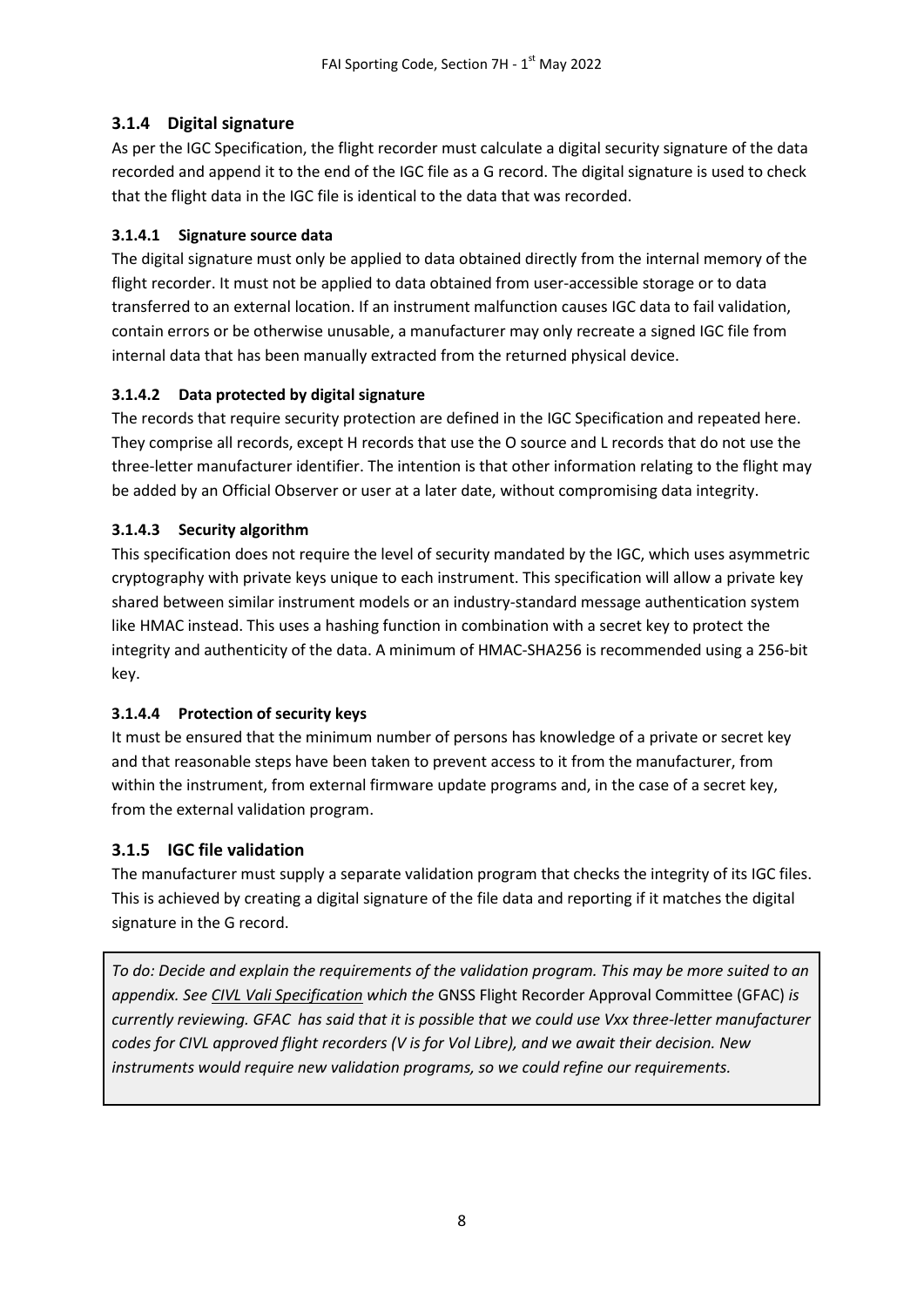## <span id="page-8-0"></span>*3.2 Altitude data*

#### **3.2.1 GNSS altitude**

GNSS altitude must be recorded with reference to the WGS84 geoid, as opposed to the ellipsoid which is a requirement for official IGC flight recorders. The reason for this major deviation from the IGC Specification is that this is what HPG instruments have always recorded (a decision initially made so that altitude data would closely match that recorded by consumer GPS units).

The geoid is a smooth but irregular theoretical surface over the whole earth that is close to mean sea level. It differs from the WGS84 ellipsoid by +65m to -102m.

#### **3.2.2 Pressure altitude**

Pressure altitude must be recorded with reference to the International Standard Atmosphere, as per the IGC Specification. The calibration of the pressure sensor will be subject to drift over time and the manufacturer should indicate in reference documentation the period after which any remedial action or inspection should be taken.

#### **3.2.3 Altitude H records**

To indicate that altitude data has been recorded by a Non-IGC flight recorder, the IGC provides specific header records which must be used to report the altitude types:

```
HFALGALTGPS:GEO
HFALPALTPRESSURE:ISA
```
## <span id="page-8-1"></span>*3.3 Fix data*

The F record (satellite constellation) is not mandatory and neither is the inclusion of additional fix data, such as fix accuracy (FXA), in the B record. If any of these elements are used they must follow the IGC Specification.

#### **3.3.1 Required elements**

Only the basic B record fix data is required, which comprises UTC time, latitude, longitude, fix validity, pressure altitude and GNSS altitude. The requirements and formats are as the IGC Specification, except that GNSS altitude must reference the WGS84 geoid, with negative altitudes formatted as per pressure altitude.

#### **3.3.2 Additional data**

If additional fix data is recorded, using either the I record or K record mechanisms, this should be restricted to information that is only available from sensors attached to the instrument and not something that can be calculated later by analysis software.

#### **3.3.3 UTC time**

Time must be incremental and special care must be taken when incorporating values from the instrument's RTC (real time clock) that it remains so. The UTC leap-second correction must be applied to all recorded fixes, as per the IGC Specification. Although this is often handled by the GNSS module, the instrument should not start recording until the correct UTC time has been resolved.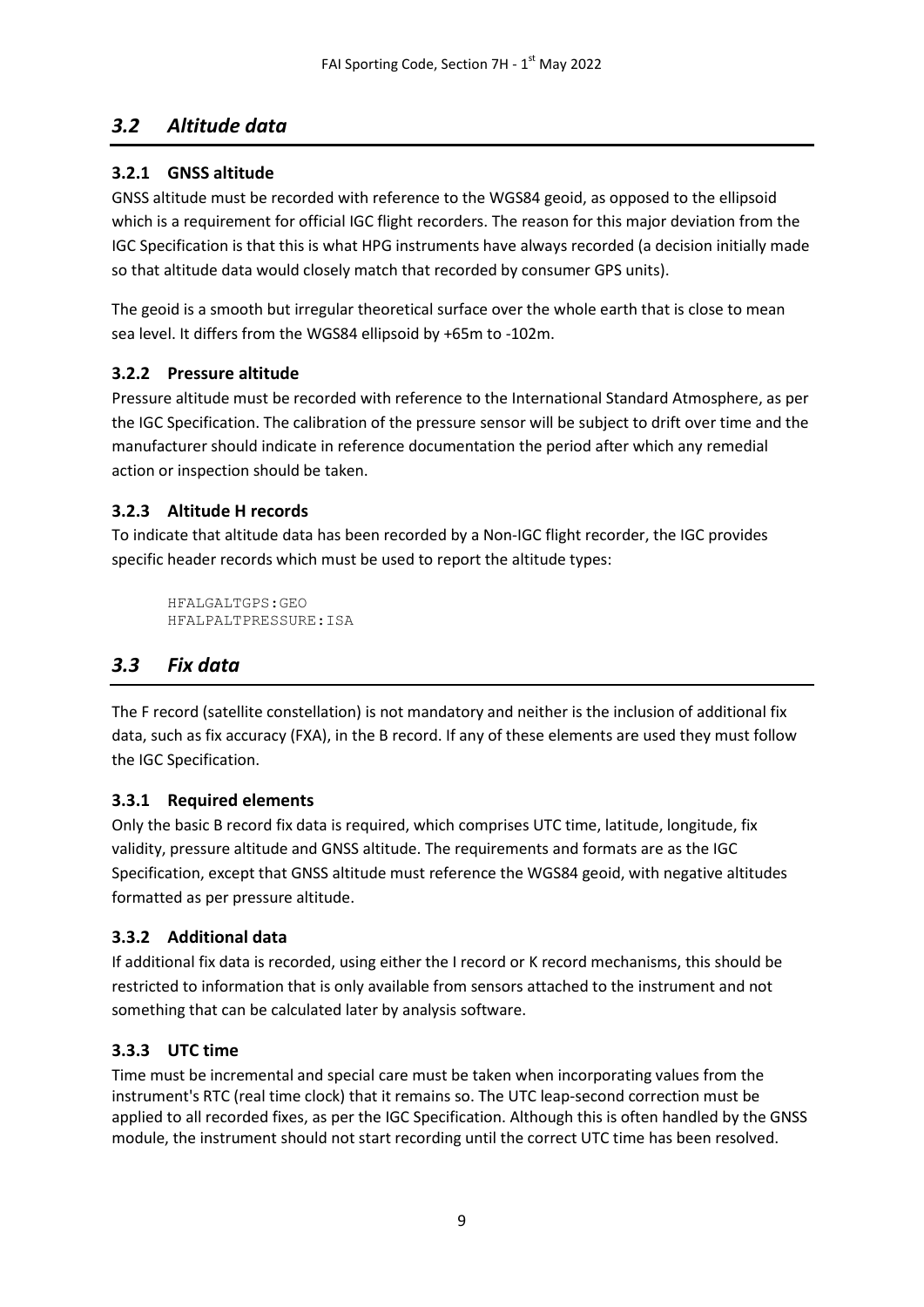#### **3.3.4 GNSS drop out**

The fix validity field must be set to V in the case of GNSS altitude or positional drop-out. If GNSS altitude is not available, then its B record field must be zeroed. If there is no GNSS data, pressure altitude fixing must continue using times derived from the RTC, the last recorded positional data and zeroed GNSS altitude.

#### **3.3.5 Predictive fixes and fix data manipulation**

The GNSS module must not use any forward-prediction system and must be operated in a mode most suitable for HPG aviation. There must be no additional processing of GNSS data, which must be reported as calculated by and received from the internal module. For reporting pressure altitudes, processing must by limited to the minimum required by the sensor to determine the altitude value. There must be no mixing of GNSS and pressure altitude data.

#### **3.3.6 Fix interval**

A fix interval no longer than 30 seconds is required to generally establish flight continuity. However, specific activities will have more stringent requirements and the instrument should be capable of recording at much shorter intervals, generally between 1 and 10 seconds.

#### **3.3.7 Baseline fixes**

To establish accurate positions and pressure altitudes, the IGC file should, where possible, contain valid fixes on the ground before takeoff and after landing. The duration of these baseline fixes should be at least 20 seconds.

## <span id="page-9-0"></span>*3.4 IGC File*

The file format described in the IGC Specification must be used, with the exception that only the A, H, B and G records are mandatory.

#### **3.4.1 H records**

The required H records are as the IGC Specification, plus the two altitude records (HFALG and HFALP, see para 3.2.3) defined for Non-IGC use. It is recommended that the H records are ordered as described and that the special values NIL (not applicable) and NKN (not known) are used where appropriate for missing user-data.

#### **3.4.2 Example**

The following short example shows IGC data from a fictitious instrument that uses the VXX manufacturer identifier and reports the minimum information required.

```
AVXX00026
HFDTEDATE:160816
HFPLTPILOTINCHARGE:Bloggs Bill
HFCM2CREW2:NIL
HFGTYGLIDERTYPE:NKN
HFGIDGLIDERID:NKN
HFDTMGPSDATUM:WGS84
HFRFWFIRMWAREVERSION:0.2-alpha
HFRHWHARDWAREVERSION:1.0
HFFTYFRTYPE:Zebra Instruments,Proto 1
HFGPSRECEIVER:UBLOX,NEO7,56,50000
HFPRSPRESSALTSENSOR: MEAS, MS5611, 25907
```